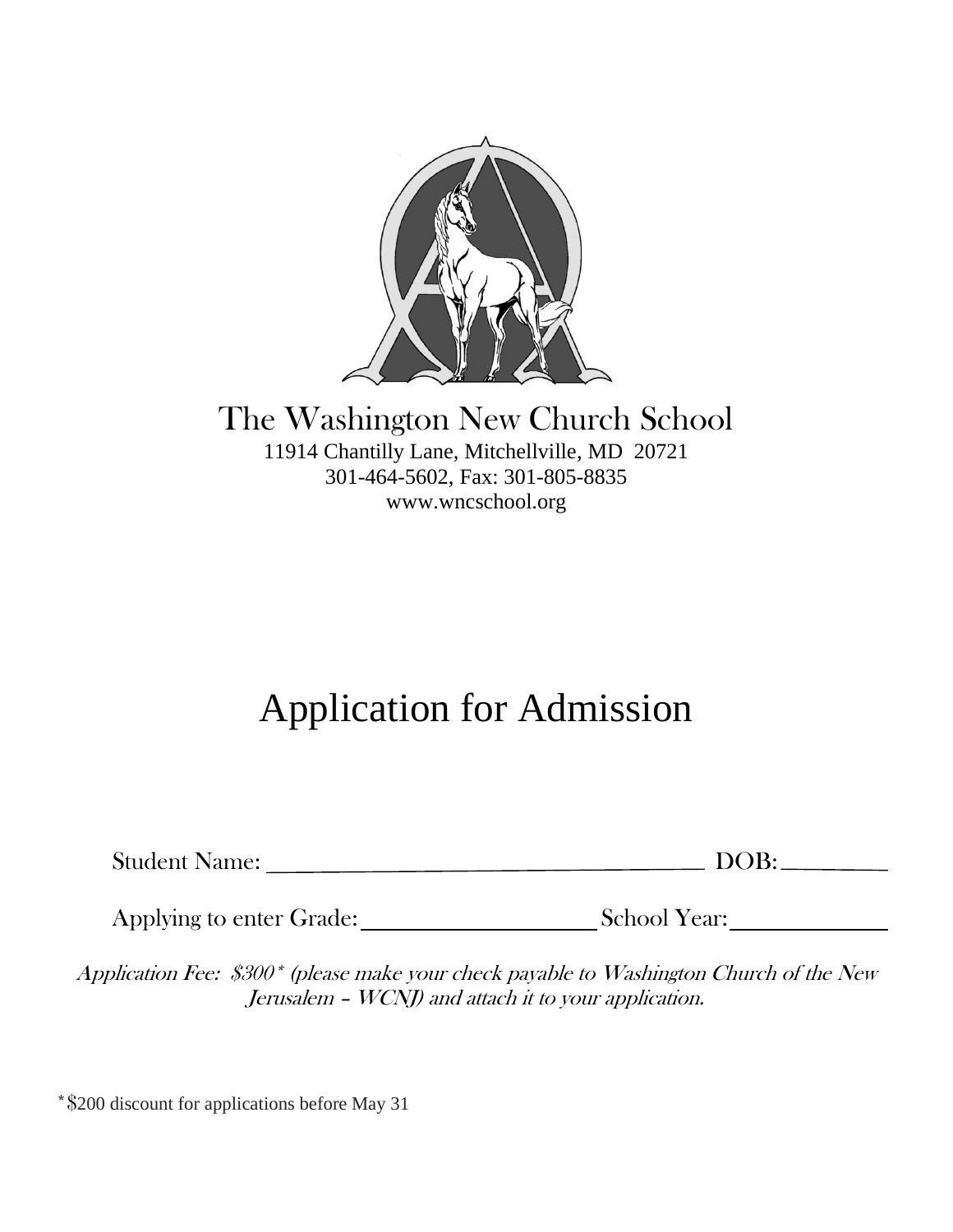## **Applicant Information**

| Student's Legal Name: Last, First, Middle                                                               |            |                       |                    | <b>Birth date</b>                          |
|---------------------------------------------------------------------------------------------------------|------------|-----------------------|--------------------|--------------------------------------------|
|                                                                                                         |            |                       |                    |                                            |
|                                                                                                         |            |                       |                    | Month/Day/Year<br>(Include a copy of Birth |
|                                                                                                         |            |                       |                    | Certificate with<br>application)           |
|                                                                                                         |            |                       |                    | U.S. Citizenship                           |
| <b>Preferred Name:</b>                                                                                  | Sex:<br>П. | $M \square F$         |                    | $Yes \Box No$<br>П.                        |
| Student's Home Address:                                                                                 |            |                       |                    |                                            |
| Street:                                                                                                 | City:      |                       | State:             | Zip:                                       |
| <b>Student Resides with (check all that apply):</b>                                                     |            |                       |                    | <b>Cell Phone:</b>                         |
| $\Box$ Biological Parents $\Box$ Father $\Box$ Mother $\Box$ Adoptive                                   |            | $\Box$ Shared custody |                    |                                            |
| $\Box$ Biological Parent & Step Parent $\Box$ Grandparent(s)<br>$\Box$ Guardian(s)                      |            |                       | <b>Home Phone:</b> |                                            |
| NOTE $\rightarrow$ For separate families please answer the questions on the back of this<br>application |            |                       |                    |                                            |

### **Parent/Guardian Information**

| Parent 1            |         |                                                                |                 |      |  |
|---------------------|---------|----------------------------------------------------------------|-----------------|------|--|
| (Dr./Mr./Mrs./Ms.)  |         |                                                                | Preferred Name: |      |  |
| Home Address:       | Street: |                                                                |                 |      |  |
|                     | City:   |                                                                | State:          | Zip: |  |
| Home phone:         |         | Cell phone:                                                    | Business phone: |      |  |
| Occupation:         |         |                                                                |                 |      |  |
| Employer:           |         | Location:                                                      | Email:          |      |  |
|                     |         | Preferred method of communication: Phone? Email? Text? _______ |                 |      |  |
| Parent <sub>2</sub> |         |                                                                |                 |      |  |
| (Dr./Mr./Mrs./Ms.)  |         |                                                                | Preferred Name: |      |  |
| Home Address:       | Street: |                                                                |                 |      |  |
|                     | City:   |                                                                | State:          | Zip: |  |
| Home phone:         |         | Cell phone:                                                    | Business phone: |      |  |
| Occupation:         |         |                                                                |                 |      |  |
| Employer:           |         | Location:                                                      | <b>Email:</b>   |      |  |
|                     |         | Preferred method of communication: Phone? Email? Text? _       |                 |      |  |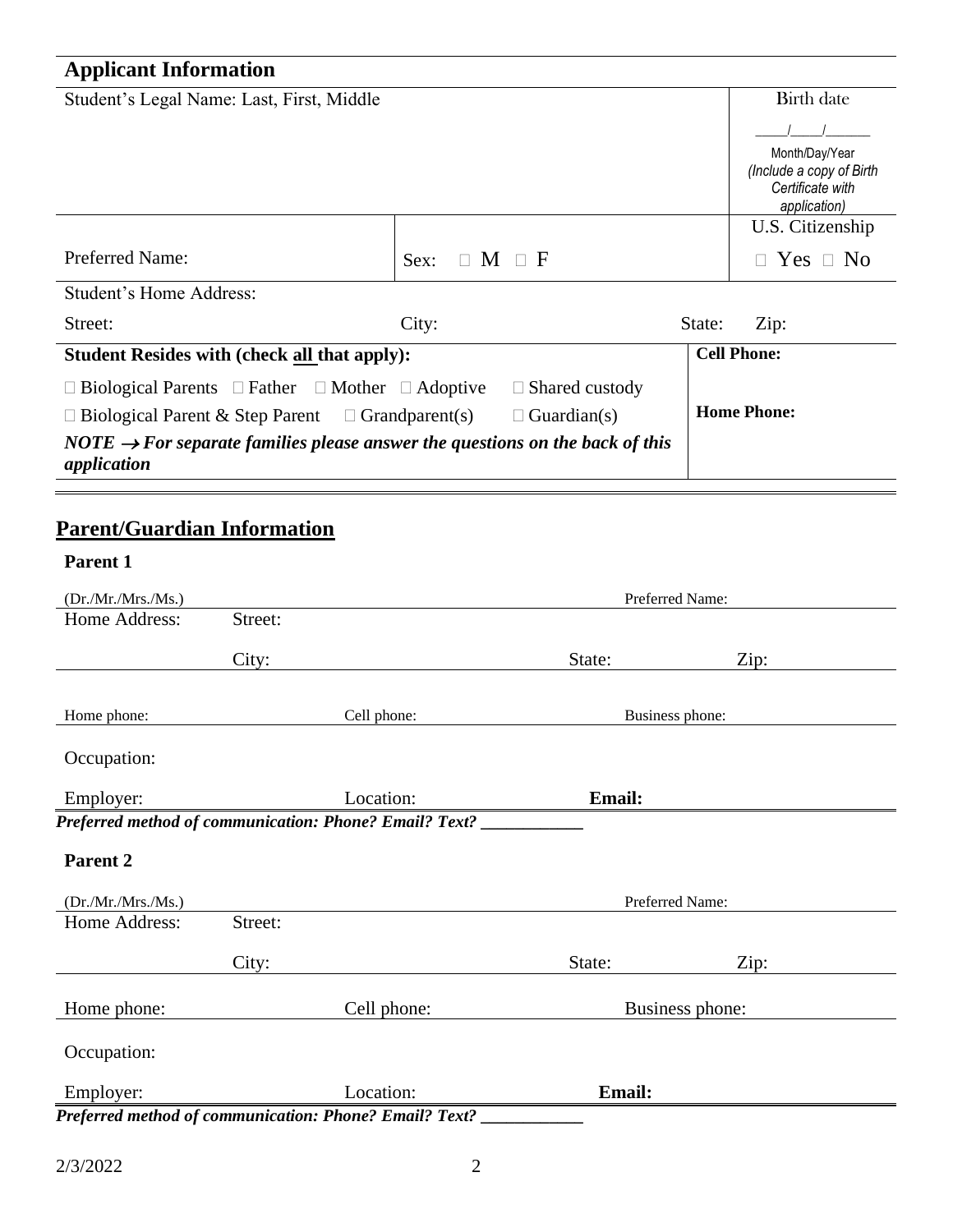#### **Other Useful Information:**

Religious Affiliation (If any):

#### **Schools Previously Attended:** (Most Recent First)(Please list any additional schools on the back.)

| School:                                                        | City/State:                                                                    | Dates:                                                                                                          |
|----------------------------------------------------------------|--------------------------------------------------------------------------------|-----------------------------------------------------------------------------------------------------------------|
| School:                                                        | City/State:                                                                    | Dates:                                                                                                          |
|                                                                |                                                                                | Does your child have a health condition which requires medical treatment or supervision during the school day?  |
|                                                                |                                                                                |                                                                                                                 |
|                                                                |                                                                                | List any medication that your child takes regularly (including ones taken at home) ___________________________  |
|                                                                |                                                                                |                                                                                                                 |
|                                                                |                                                                                | Has your child been evaluated or diagnosed by a physician or other professional regarding any of the following: |
|                                                                | $\Box$ Speech Impediment $\Box$ Physical Limitation $\Box$ Learning Challenge  |                                                                                                                 |
|                                                                | $\Box$ Psychological Problem $\Box$ Other condition that might impact learning |                                                                                                                 |
| Please, submit a copy of any evaluation with this application. |                                                                                |                                                                                                                 |
| Are you interested in aftercare for your child? ____           | Yes                                                                            | $\bm{N}$                                                                                                        |

**BILLING:** Invoices are **sent by email** unless you request otherwise.

 $\Box$  Check here to request billing documents to be sent through the regular mail

*Please Note:* All applications are due to the secretary before May 31, 2022. Jr. Kindergarten, Kindergarten applications are due by August 1, 2022.

Your official application process begins with the submission of this document and with the \$100 nonrefundable application fee payable to: The Washington Church of the New Jerusalem "WCNJ"

*We look forward to getting to know you and working with you through the application process. We believe parents and teachers are all in a partnership with the Lord for a child's education.*